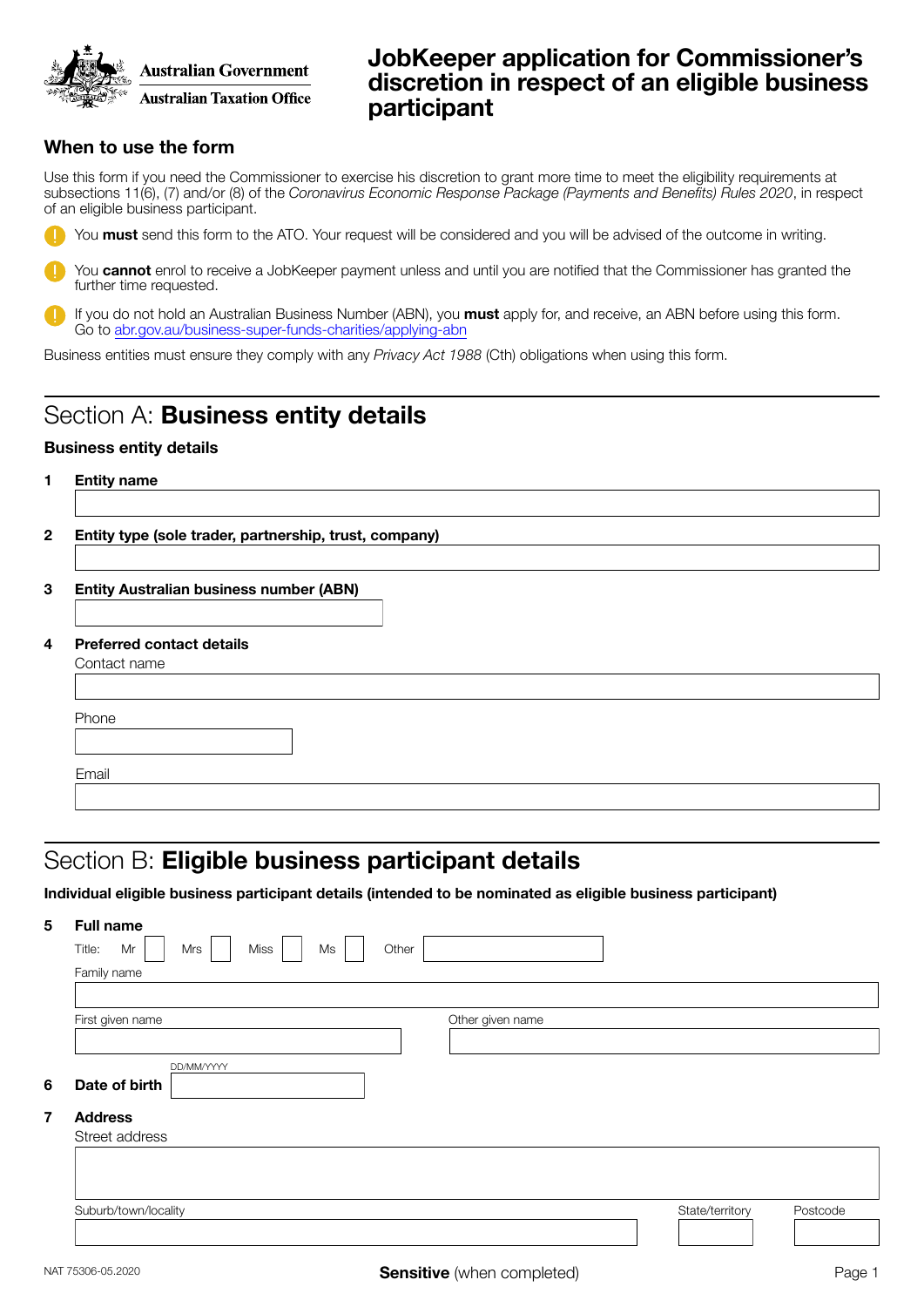## Section C: Application for Commissioner's discretion

The Commissioner has the discretion to allow more time for some eligibility requirements, but only in limited circumstances. These are outlined in the instructions for this form on our website. Refer to that guidance before applying.

The business entity requests the Commissioner to exercise his discretion to allow a later date to meet the following eligibility requirement/s under the JobKeeper Payment scheme:

The entity had an ABN on 12 March 2020.

The entity included an amount, related to it carrying on a business, in its assessable income for the 2018–19 income year and the Commissioner had notice of that on or before 12 March 2020.

The entity made a taxable supply, in a tax period that applied to it that started at or after 1 July 2018 and ended before 12 March 2020, and the Commissioner had notice of that on or before 12 March 2020.

The later date being sought to be applied under the Commissioner's discretion is

| DD/MM/YYYY |  |  |  |  |  |
|------------|--|--|--|--|--|
|            |  |  |  |  |  |
|            |  |  |  |  |  |
|            |  |  |  |  |  |

# Section D: Supporting information

You must outline your circumstances and provide details for the basis of the request for the Commissioner to exercise his discretion. You should also attach relevant evidence to support your application, which may speed up processing.

For example, if you are requesting a later time than 12 March 2020 to hold an ABN, you should tell us why you were entitled to hold an ABN at 12 March 2020 and any reasons why you did not hold an ABN at 12 March 2020. Also attach any relevant supporting evidence.

In making this application for the Commissioner to exercise his discretion, I, on behalf of the entity:

- (i) confirm that the business entity meets all other eligibility requirements not requiring exercise of the Commissioner's discretion, AND
- (ii) confirm that the individual intended to be nominated as an eligible business participant meets all eligibility requirements.

For information about the other eligibility requirements, go to [ato.gov.au/General/JobKeeper-Payment/Sole-traders-and-other-entities](https://www.ato.gov.au/General/JobKeeper-Payment/Sole-traders-and-other-entities)

## Section E: Declaration

#### Full name of the authorised person signing this declaration (Print in BLOCK LETTERS)

#### Email

By providing an email address you are authorising the ATO to respond by email. If you do not provide an email address it may take longer to contact you.

#### Position held (for example, owner, public officer, trustee, partner, or authorised registered tax agent)

#### Registered Tax Agent number (if applicable)